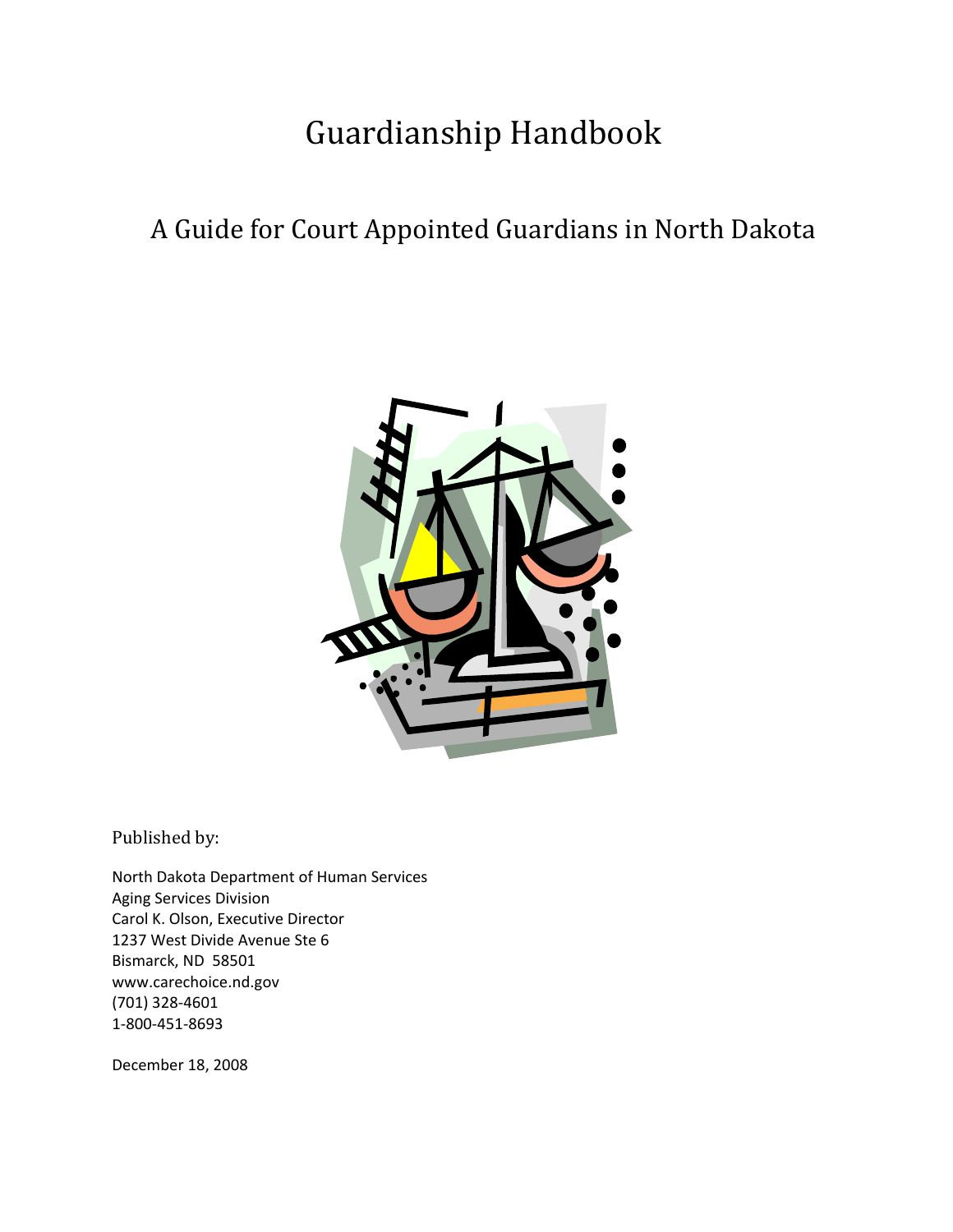### **GUARDIANSHIP**

Guardianship is a very serious legal process and involves court action removing rights and responsibilities from an individual and assigning them to a guardian. Guardianship is a court-appointed relationship between a competent adult or entity (**guardian**) and an individual considered unable to handle his or her affairs (**ward**). When a guardian is appointed, the court gives the guardian authority to handle certain legal rights of the ward and removes those rights from the ward. **The guardian must ensure the ward's protection and well-being, and act in the ward's best interests.** 

North Dakota Century Code chapter 30.1-28 recognizes that a ward may need the protection of a guardian - either "limited" or "full authority." Each guardianship is tailored to meet the needs of the ward.

Now that you have been appointed as a guardian by the court, you have certain responsibilities as a decision maker for elderly people and people with disabilities.

## **Types of Guardians**

A **general guardian** is responsible for decisions in ALL aspects of the ward's life. The guardian assures that the ward has a place to live, food to eat, proper clothing, and other necessities, as well as medical treatment, schooling, vocational opportunities, and other needed services. The guardian may oversee social security and medical benefits, but is not required to have the ward live with him or her, or assume personal financial responsibility.

A **limited guardian** has the authority to make decisions ONLY in specific areas of the ward's life, such as financial or residential. The court's *Findings of Fact and Orders* and/or *Letters of Appointment* will identify these areas.

An **emergency or temporary guardian** may be appointed in situations where immediate action is required to prevent harm to the ward. *An emergency guardianship* CANNOT *be in effect longer than 90 days and has ONLY the authority identified by the court at the time of the appointment*. The court may grant an extension beyond the 90-day limit if necessary.

A **testamentary guardian** is established when a guardian spouse or guardian parent of a person determined to be incapacitated appoints, by will, a successor guardian for that person.

A **conservator** may be appointed to manage the estate and finances of a ward. This is usually done when a ward has significant assets to manage. The appointment is a separate legal process and does not involve making decisions regarding the ward's personal life. A guardian may not be needed if a conservator has been appointed, and the court may request a conservator or guardian be bonded.

Establishing guardianship is a court procedure that alters the legal status of the ward, removing certain rights to control his or her own life. It is a procedure that should not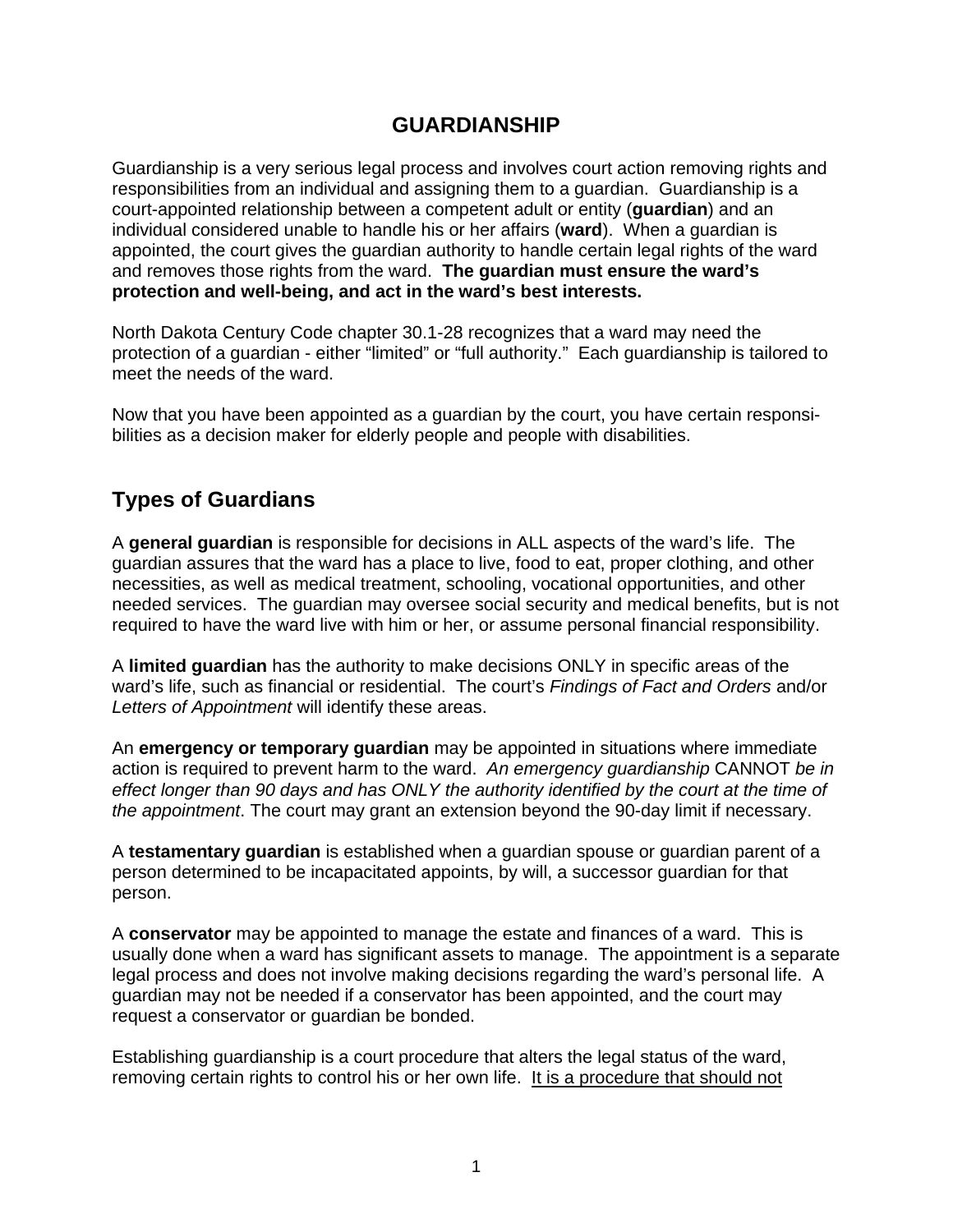be approached lightly. It is intended to be used only as needed to promote and protect the well-being of the individual. The legal concept of a guardian exists for one purpose: enhancing the life experience of the ward to the fullest extent possible.

A guardian is required to act in and represent the best interests of a ward, and to protect the ward and his or her rights. A guardian must ensure that services are provided in the least restrictive way possible and are tailored to the needs of the ward.

## **Rights of the Ward**

**North Dakota state law requires a guardian to involve the ward in all decisions to the**  fullest extent possible. The court will clearly define the limits of the quardian's authority. However, unless first approved by order of the court, the guardian MAY NOT approve or authorize the sterilization of a ward; approve or authorize psycho-surgery or experimental treatment; admit a ward to a mental health facility or a state institution for longer than 45 days; or authorize or approve an abortion.

Unless specifically limited by order of the court, a ward retains: the right to vote; the right to seek to change marital status; the right to obtain or retain a motor vehicle license; and the right to testify in any judicial or administrative proceedings.

## **Alternatives to Guardianships**

- **North Dakota Informed Healthcare Consent Law**  (Persons Authorized to Provide Informed Consent for Health Care if an Individual is Unable to Consent.) A hospital or doctor is required to provide treatment in life and death situations even if informed consent cannot be obtained from an individual. North Dakota state law has a section that outlines the process for obtaining informed consent for health care for a person who is unable to provide informed consent or if informed consent is unable to be obtained from a person authorized to provide consent for the patient. The section of the law lists in order of priority who may provide consent in such situations. (Please refer to N.D.C.C. § 23-12-13 for specific information.)
- **Health Care Directives** Every competent adult has the right and responsibility to make decisions relating to his or her own health care, including the decision to have health care provided, withheld, or withdrawn. The individual retains control over his or her own health care during periods of incapacity through the implementation of the health care directives and the designation of an individual (health care agent) to make health care decisions on his or her behalf. It is essential that the individual completely trust the health care agent and communicate his or her wishes clearly to the agent. (Please refer to Advance Health Care Planning Resource Guide for N.D.)
- **Mental Health Advance Directive or Psychiatric Advance Directive**  Through this directive, an individual may appoint an alternate decision-maker, or agent, to make treatment decisions for the individual if he or she becomes unable to express choices on his or her own behalf. (Please refer to N.D. Mental Health Advance Directive.)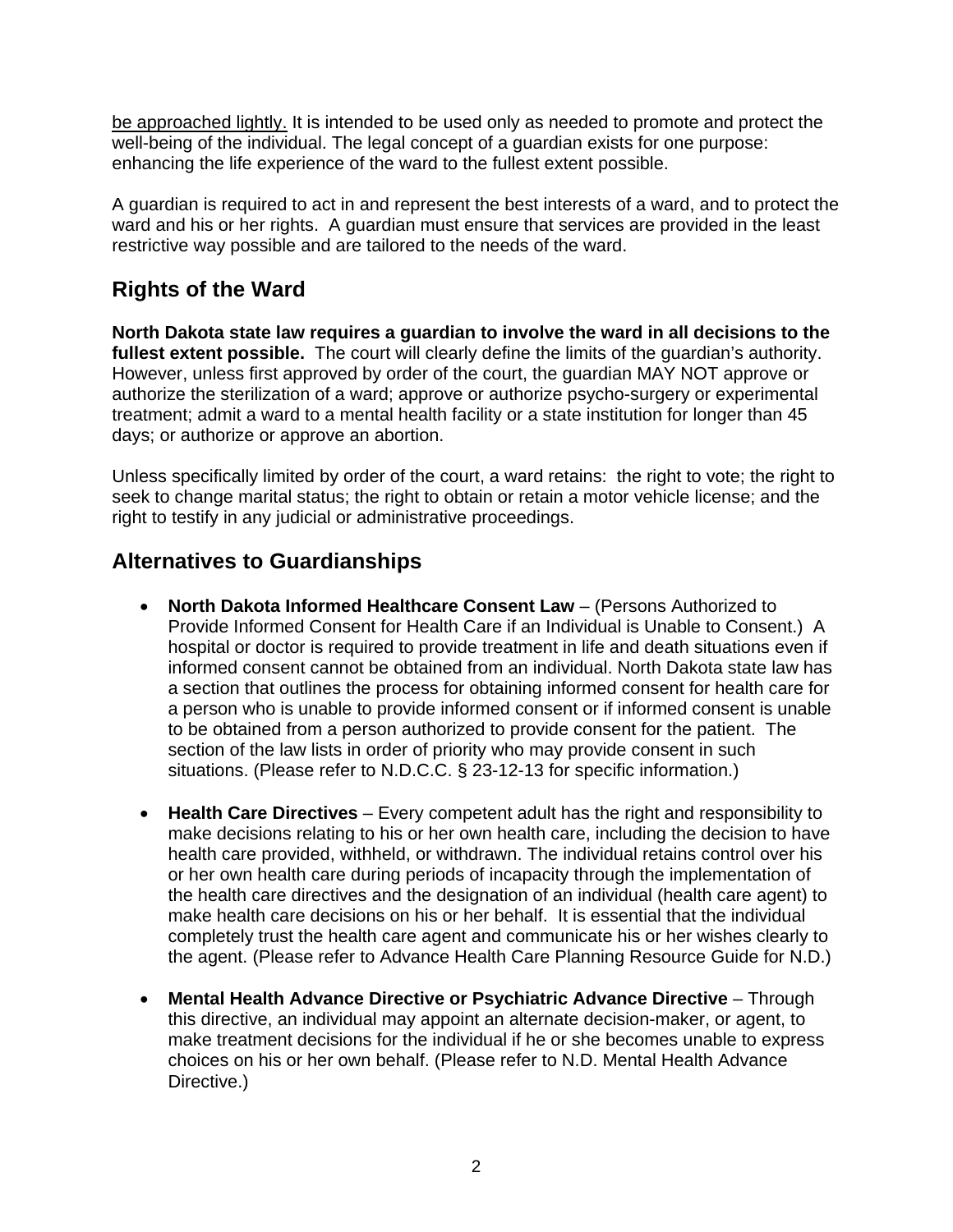- **Representative Payee**  This is a person or agency that is given the responsibility of managing Supplemental Security Income, Social Security Disability Income, veterans benefits, or other entitlements for an individual who is not able to adequately handle these funds. The *payee* takes charge of the funds and is responsible to see that they are spent on the care, treatment, and needs of the ward. A *payee* must keep records of transactions and expenditures. and file regular reports to the Social Security Administration. The appointment process involves some specific steps that are outlined by the respective funding source.
- **Power of Attorney**  This gives designated party(ies) the authority to act on behalf of an individual if the need arises. This is not a court process, and a power of attorney can be established easily and inexpensively. It can be revoked by the individual at any time. The assignment of the *power of attorney* assumes the person to be competent, but has few safeguards and lacks accountability because there are no reporting requirements or no court oversight.
- **Co-Signers on Bank Accounts**  This is an alternative to power of attorney or representative and protective payees. There are no safeguards or protection for the vulnerable person.
- **Alternative Resource Plan**  This means a plan that provides an alternative to guardianship, using available support services and arrangements, which are acceptable to the alleged incapacitated person. The plan may include the use of service providers such as visiting nurses, homemakers, home health aides, personal care attendants, adult day care, and multi-purpose senior citizen centers; home and community-based care, county social services, and developmental disability services; powers of attorney, representative and protective payees; and licensed congregate care facilities. Questions of informed consent and vulnerability must be considered and addressed, which may involve capacity issues.

## **Questions Frequently Asked About Guardianship**

#### **How do I go about establishing a guardianship?**

There is a legal procedure that must be followed to establish a guardianship. If it has been determined that guardianship is the most appropriate solution, the first step is to contact an attorney. An attorney will help you file a petition for guardianship, and a court hearing will be set. Notices of the petition for guardianship and date of the hearing will be given to all interested parties, including the proposed ward. At the hearing, the court decides if the proposed ward needs a guardian, the level of guardianship (limited or general), and who will be the guardian.

#### **What happens before the court hearing?**

The attorney representing the person seeking the guardianship (the petitioner) will continue to gather information and evidence that supports the need for establishing guardianship. The court will appoint a **guardian ad litem**, a **visitor**, and a **physician or psychologist** to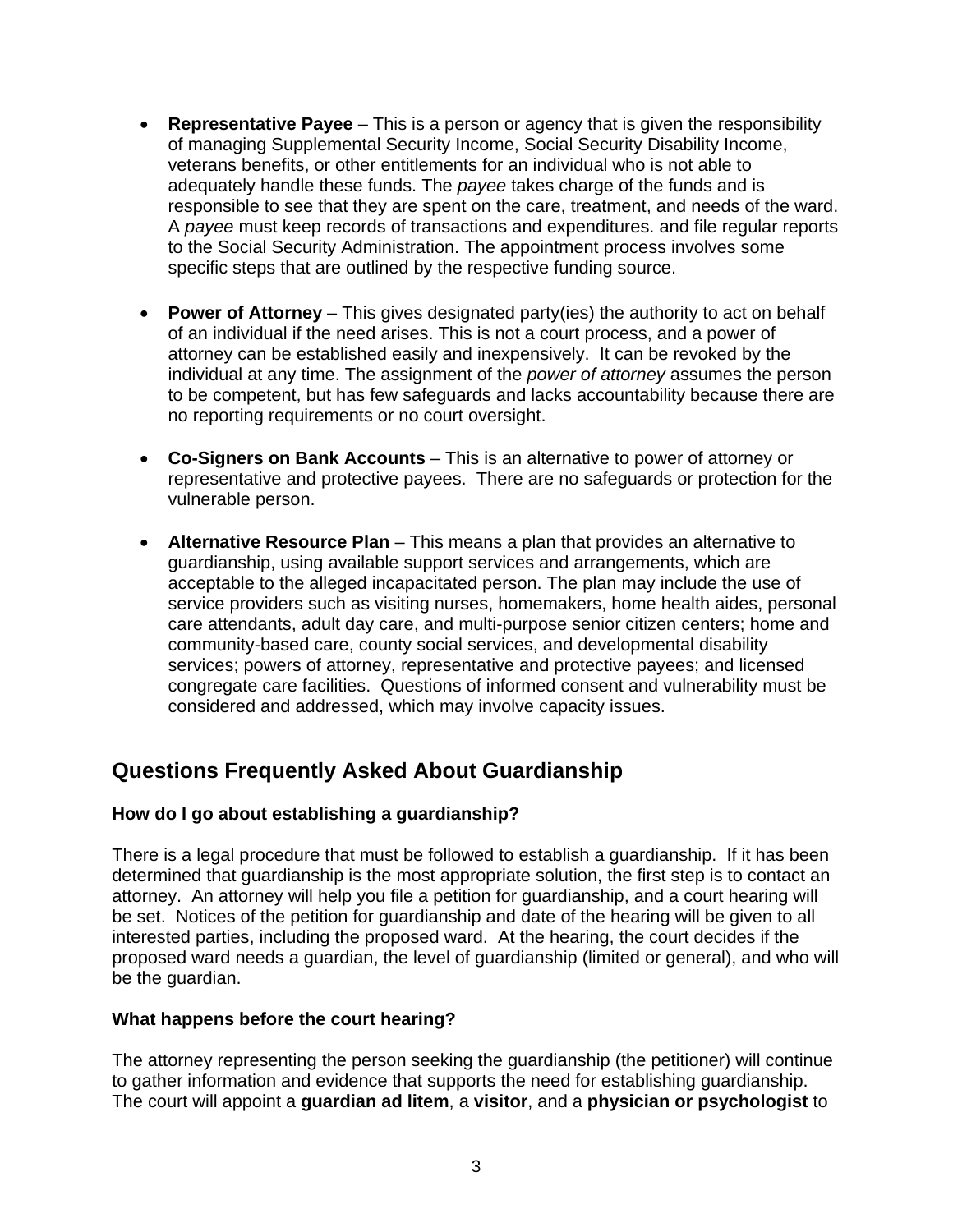evaluate the need for and appropriateness of establishing a guardianship for the proposed ward.

- The **guardian ad litem** is an attorney who represents the best interests of the proposed ward. He or she visits with the proposed ward and evaluates all of the available information on the case. He or she then files a report and recommendations with the court. The guardian ad litem makes recommendations based on what he or she feels is in the best interests of the proposed ward. The proposed ward has the legal right to retain an attorney to represent his or her wishes and desires.
- The **visitor** is usually a licensed social worker or registered nurse professional who visits with the proposed ward, his or her current (future, if applicable) residence, and the proposed guardian. The visitor may meet with others who are involved in the case and examine information related to the case. The visitor then files a report and recommendations with the court.
- The **physician or psychologist** examines or evaluates the proposed ward. His or her recommendations and report are then filed with the court.

#### **What happens at the hearing?**

All interested parties could and should attend the hearing. The proposed ward must attend unless very good and clear reasons for his or her absence are provided to the court prior to the hearing. (The court may hold the hearing at an alternative location such as a nursing home or hospital to ensure the proposed ward's attendance.)

- The **attorney** representing the petitioner presents evidence to establish that the proposed ward is not capable of taking care of himself or herself in all or certain areas of his or her life.
- The court accepts and carefully considers the reports and recommendations filed by the **visitor**, **guardian ad litem**, and **physician or psychologist**.
- Anyone involved in the case may be called to testify to prove or disprove the need to establish guardianship.
- Once the evidence has been presented and testimony has been given, the court decides if there is clear and convincing evidence that the proposed ward is incapacitated. If so, the court appoints a guardian to fulfill the assigned duties properly.

#### **How do I know what authority I'll have as a guardian?**

The court will issue "Findings of Fact and Orders Appointing and Letters of Appointment" that specify the areas where the guardian does and does not have authority and responsibility. After the guardianship orders and letters have been signed and filed with the court, the guardianship becomes official.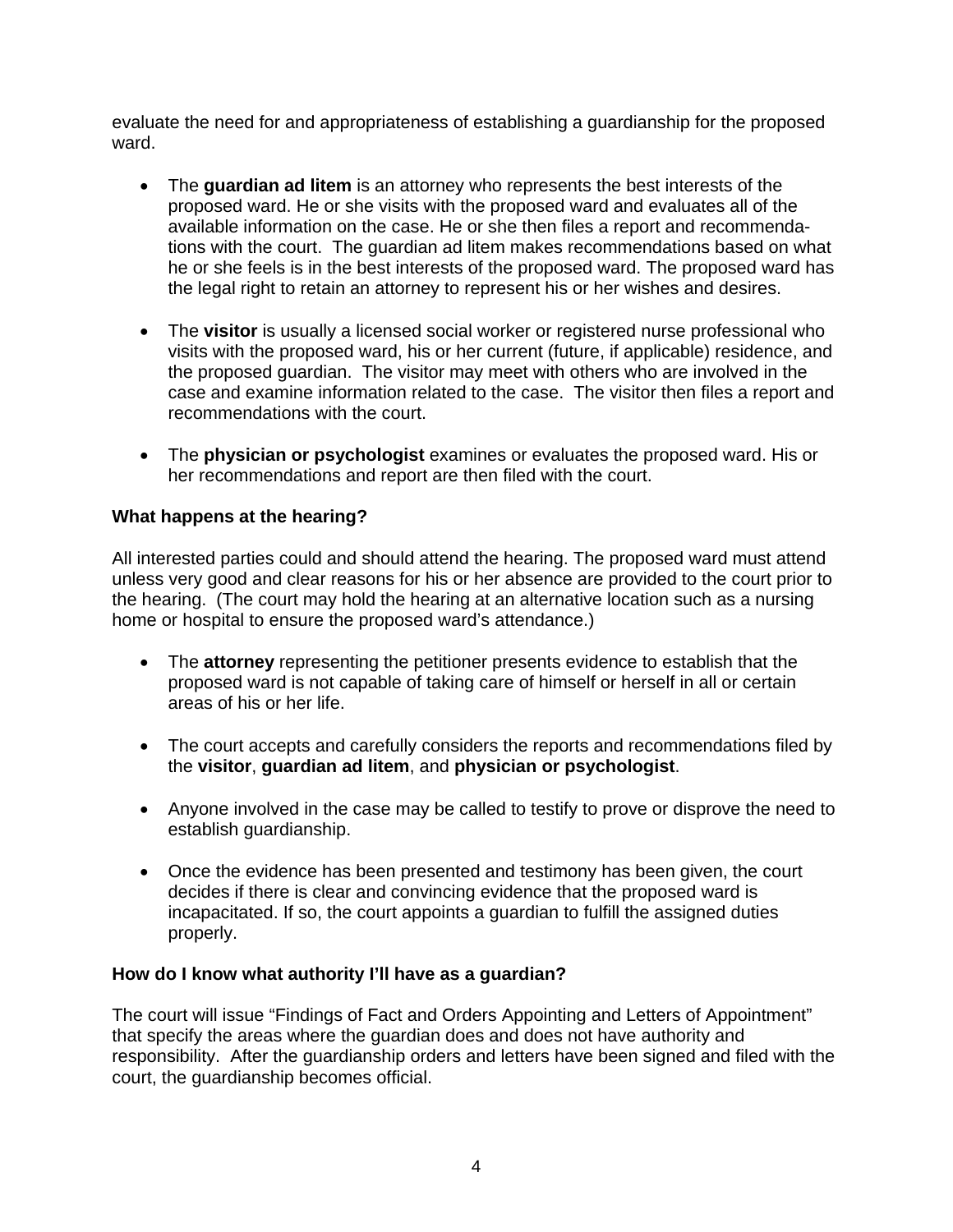## **Guardianship Decision Making Guidelines**

- When possible and appropriate, the guardian **should attempt to involve the ward** (to the extent possible), service providers and other appropriate individuals to evaluate the options, the possible implications and effects (positive and negative) and alternatives. Ultimately, the authority and responsibility for a decision rests with the guardian.
- If the ward is capable of expressing his or her opinions or desires and that opinion or desire is within the limits of his or her safety and welfare, the guardian **should give weight and consideration to these wishes**. When possible and appropriate, the guardian will make the decision in accordance with the stated desires or opinions of the ward.

#### **Questions a guardian should ask to help clarify issues when confronting a decision for a ward:**

- 1. Is this decision within the limits of the guardian's authority?
- 2. What, if any, are the alternatives?
- 3. What is the risk to the ward if the action is taken?
- 4. What is the risk to the ward if no action is taken?
- 5. Is it in the best interests of the ward?
- 6. Is it the least restrictive or intrusive action or treatment available?
- 7. What are the ward's feelings about it, and what are his or her preferences?
- 8. Is the action or treatment congruent with the values and beliefs of the ward?
- 9. What are the possible outcomes or consequences of each of the proposed actions or treatment options?

#### **Two Models of Surrogate Decision Making:**

- 1. **Substituted Judgment:** What would the ward do if he or she was able to make this decision and the decision would not cause substantial harm? There are two components involved to utilize this model: must know the ward; and must involve the ward.
- 2. **Best Interest:** This model is used when:
	- The guardian cannot ascertain what the ward would do.
	- The ward never had capacity or capability of being involved in the process.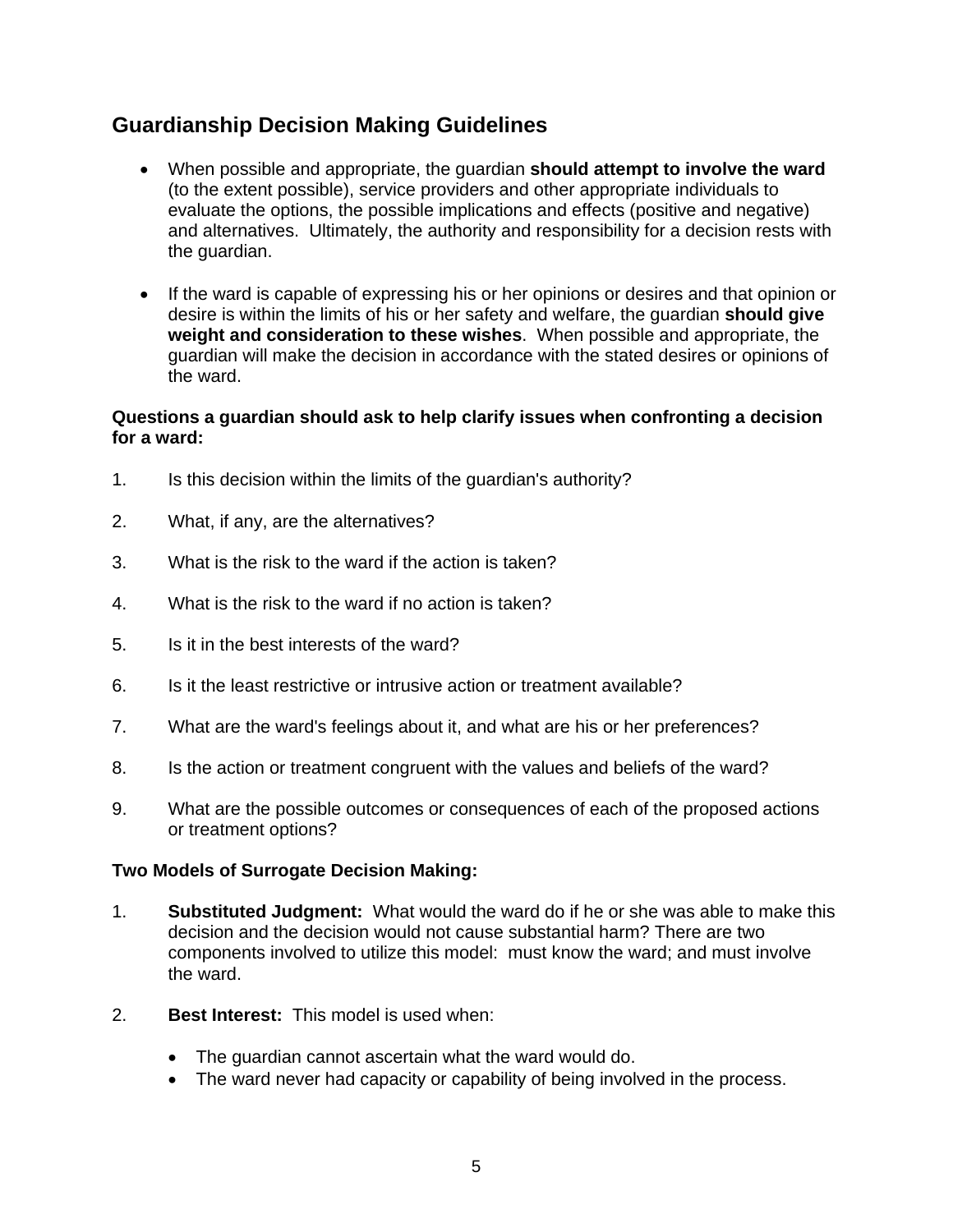- The model requires the guardian to consider the least restrictive and most normalizing course of action possible to provide for the needs of the ward.
- The ward's current and previously expressed wishes are taken into consideration.

#### **Are there any resources available to explain the responsibilities and expectations of being a guardian?**

The Aging Services Division of the North Dakota Department of Human Services developed the "North Dakota Guardianship Standards of Practice for Adults." The standards of practice address issues such as the guardian's relationship with the ward, informed consent, decision-making, least restrictive alternative, self-determination, confidentiality, duties of the guardian, initial and ongoing responsibilities, decision-making about medical treatment, financial and estate responsibilities, and more. The standards of practice can be found on the following website: www.gand.org.

#### **Does it cost anything to set up a guardianship?**

In order to protect the freedoms and rights of a proposed ward, the procedure to establish a guardianship is detailed, specific, and requires the services of a number of professionals. The cost of setting up a guardianship includes attorney's fees, court costs, and fees for the guardian ad litem, visitor, and the physician or psychologist.

The costs in establishing a guardianship vary, depending on the attorney fees associated with the complexity of the case or from family conflicts. Fees typically run from \$1,500 on up, and include attorney fees, guardian ad litem fees, court visitor fees, physician fees, and court fees. The costs are the responsibility of the petitioner. Often however, the petitioning attorney asks the court to order the fees associated with the proceedings to be paid from the ward's estate. In some cases, certain fees can be paid by an outside agency or may even be waived.

#### **As a guardian, will I be financially responsible for my ward?**

You may have the authority to oversee and handle your ward's funds. You MUST make sure that your ward's money is spent to cover his or her needs such as rent, clothing, and other bills. Unless you agree to take on more financial responsibility for your ward or are clearly negligent in handling your ward's funds, you have no personal financial responsibility. YOU ABSOLUTELY MAY NOT COMMINGLE your personal funds with the ward's funds.

#### **Will my ward have to live with me?**

You need to make arrangements for the care of your ward; you are not required to have your ward move into your home. You are responsible for seeing to the well-being and best interest of your ward. If your ward lives with you, charges for room and board must be approved by the court.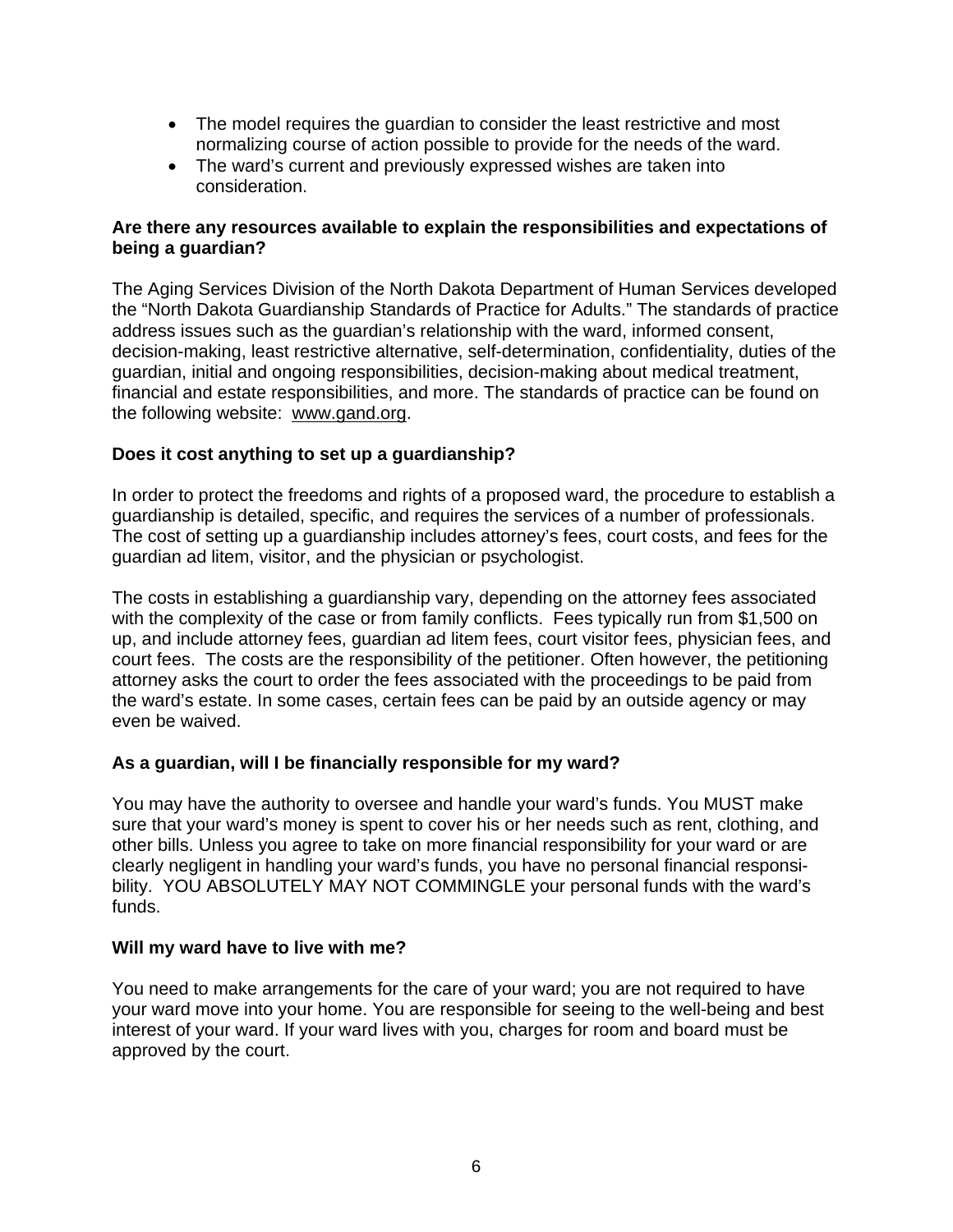#### **As a guardian, do I have to make reports to the court?**

Guardians are required to file an annual report with the court, but the court has the discretion to request one more often. The reporting requirements are outlined in "The Findings of Fact and Order Appointing" court documents. The report forms are available from the clerk of district court or online at:

http://www.ndcourts.gov/court/forms/guard/forms.htm.

The report consists of information about the physical and emotional condition of your ward, the services that the ward receives, any problems that have occurred since the last report, and what the guardian has done for the ward. Financial accountings are required if you are handling the ward's finances. The court may require the filing of a beginning inventory and may also request a bond. Bonding requirements vary depending on the size of the estate that is being managed by the Guardian and/or Conservator. As a guardian, your primary responsibility is to ensure that your ward is receiving necessary and quality services. There are agencies and organizations that can provide assistance in obtaining these services.

| Protection & Advocacy Project                     | <b>Legal Services of North Dakota</b> |
|---------------------------------------------------|---------------------------------------|
| www.ndpanda.org                                   | www.legalassist.org                   |
| North Dakota Dept. of Human Services              | Mental Health America of North        |
| <b>Aging Services Division</b>                    | Dakota                                |
|                                                   | www.mhand.org                         |
| http://www.nd.gov/dhs/services/adultsaging/index. |                                       |
| html                                              |                                       |
| AARP                                              | <b>County Social Services</b>         |
| www.aarp.org/nd                                   |                                       |
|                                                   | www.nd.gov/dhs/locations/countysocia  |
|                                                   | <b>Iserv</b>                          |
| State Long-Term Care Ombudsman Program            | The Guardianship Association          |
| www.nd.gov/dhs/services/adultsaging/ombudsman     | www.gand.org                          |
|                                                   |                                       |
| Guardian and Protective Services, Inc.            | <b>Catholic Charities</b>             |
| www.gapsinc.org                                   | www.catholiccharitiesnd.org           |

The **North Dakota Aging and Disability Resource LINK** can assist you in locating information and resources for your ward.

www.carechoice.nd.gov,

Toll Free: **1-800-451-8693**